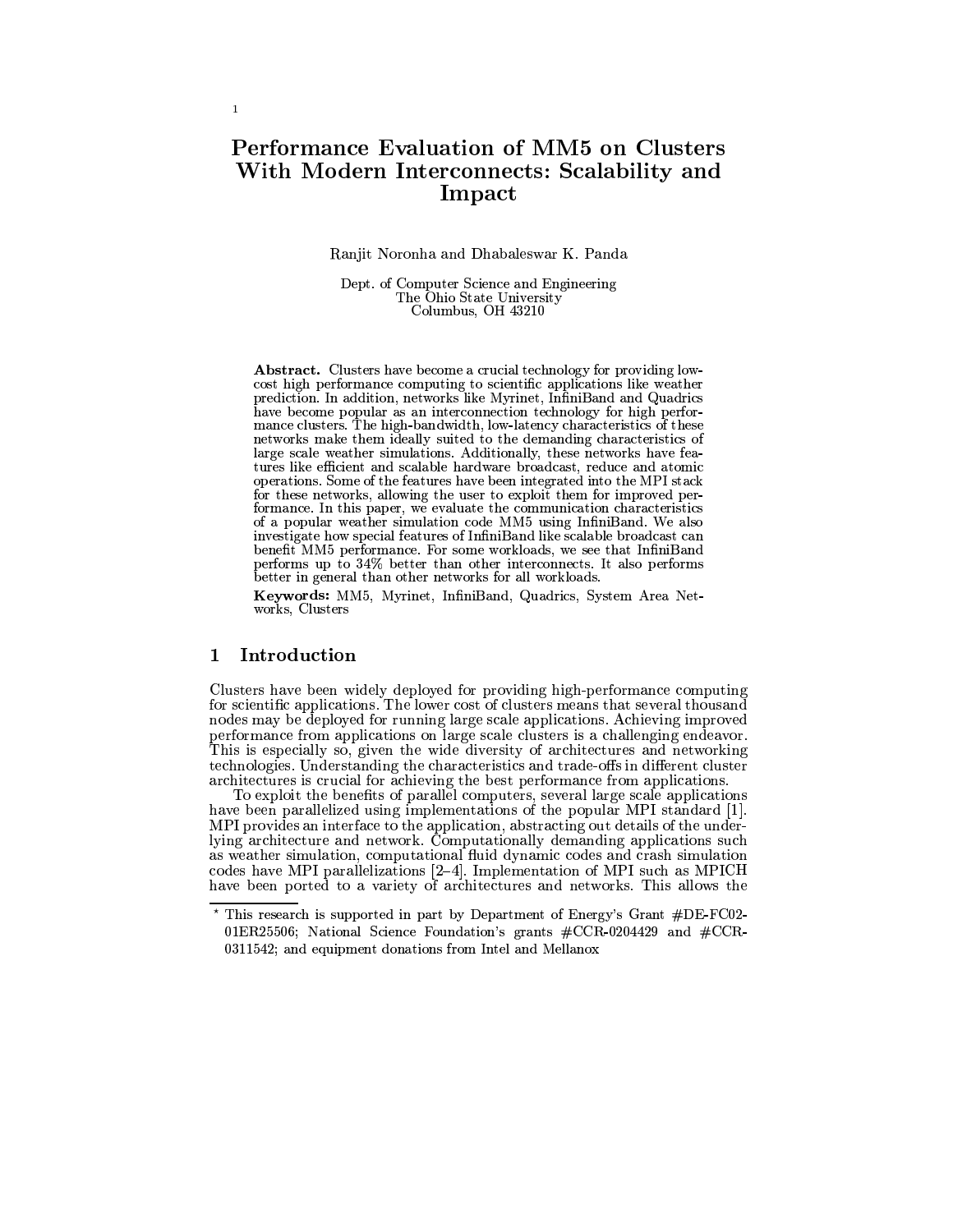application to be run on a wide-range of platforms. The application may potentially exploit the characteristics of these architectures and networks for improved performance.

Myrinet [5], InfiniBand [6] and Quadrics [7] are some of the popular networks used in high performance computing. These networks offer low latency of a few microseconds and high-bandwidth communication. Additionally, they offer several features which may be exploited by the application or MPI layers. Networks like Myrinet and Quadrics have a programmable network interface card (NIC), which may be used to offload application or system level computation [8]. Scalable collectives may be used to enhance application performance. Exploiting these features is possible not only at the MPI level, but also by the application itself.

In this paper, we evaluate a widely used weather simulation code MM5. We attempt to study its communication characteristics. This is done by analyzing the MPI calls characteristics with increasing system size. Following that, we study the impact of varying different network parameters like latency and bandwidth on the performance of the MM5. The impact of special network features is also evaluated.

The rest of the paper is organized as follows. Section 2 gives some background on high performance networks, bus technologies and MM5. Following that in section 3, the scalability of different workloads is evaluated. In section 4, the performance of MM5 while varying various network parameters is evaluated. Some related work is discussed in section 5. Finally, in section 6, conclusions and future work is presented.

### $\mathbf 2$ **Background**

In this section, we discuss some of the topics relating to networks and weather simulation models. In particular, in section 2.1, we first discuss the networking technology Myrinet, InfiniBand and Quadrics. Following that in section 2.2, we discuss the weather simulation model MM5.

#### **Overview of Cluster-Networking Technologies**  $2.1$

In the high performance computing domain, Myrinet, InfiniBand and Quadrics are three of the popular networking technologies. InfiniBand [6] uses a switched, channel-based interconnection fabric, which allows for higher bandwidth, more reliability and better QoS support. The Mellanox implementation of the Infini-Band Verbs API (VAPI) supports the basic send-receive model and the RDMA operations read and write. There is also support for atomic operations and multicast. MVAPICH [9] is an implementation of Argonne's MPICH [1] over Infini-Band. The design of MVAPICH is based on the InfiniBand RDMA primitives. MVAPICH delivers small message latency of  $5.0\mu s$  and large message bandwidth of up to 900 MillionBytes/sec. MVAPICH is designed to take advantage of hardware based multicast in InfiniBand [10].

Myrinet [5] is another low latency, high-bandwidth network which uses cutthrough switches. Myrinet E-cards [11] are programmable and allow up to two ports for maximum bandwidth. MPICH-GM is an implementation of MPICH over Myrinet delivering small message latency of up to 6.0  $\mu$ s and large message bandwidth up to 500 MillionBytes/sec. Quadrics [7] is another high-speed network. The current generation of Quadrics is Elan 4. Quadrics has a programmable NIC which can be used to offload computation from the host. MPI/ Elan4 is an implementation of MPICH over Quadrics QsNet II. MPI/Elan4 can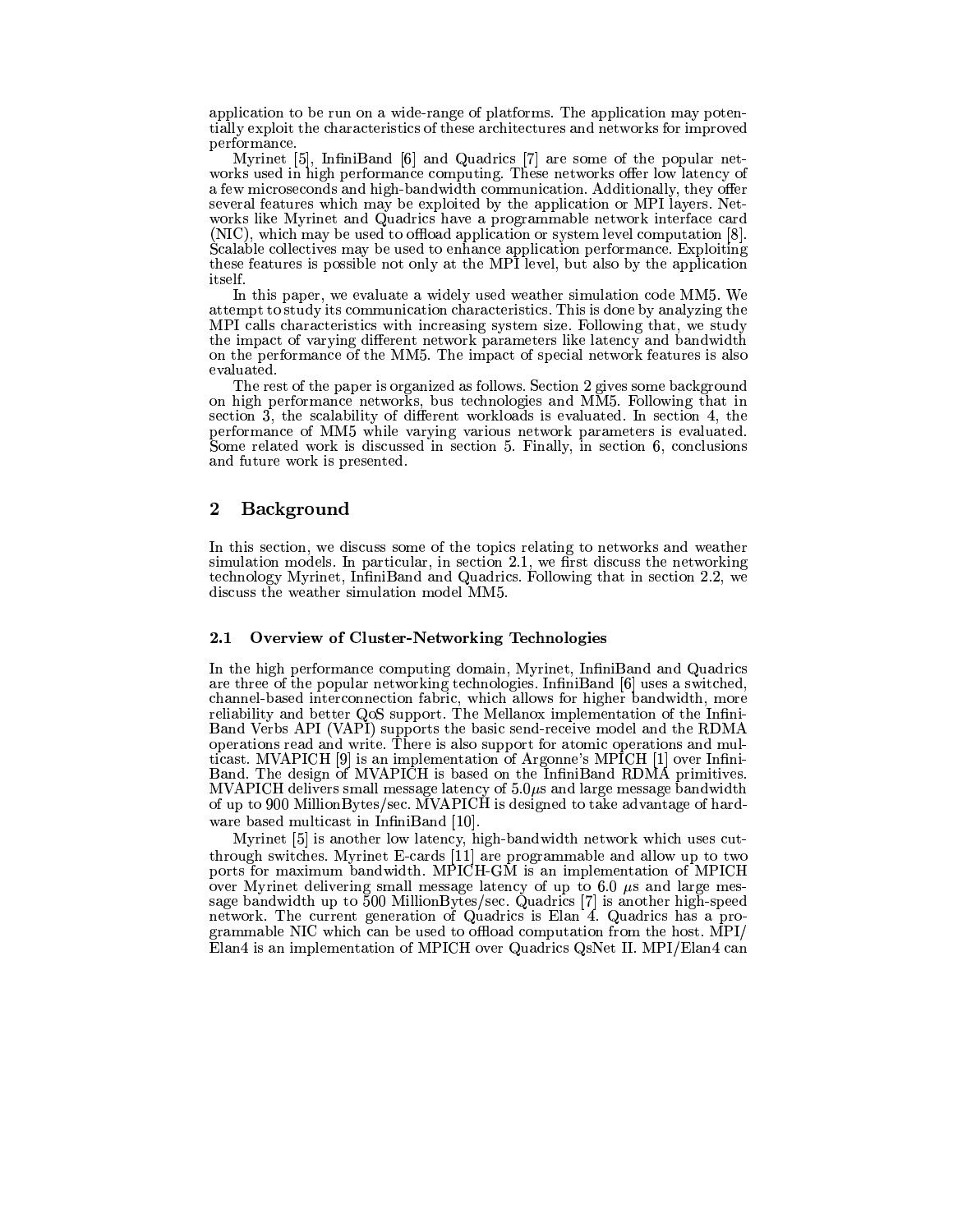send small messages with a latency of 2.4  $\mu$ s and large messages with a bandwidth of up to 900 MillionBytes/s. The latency and bandwidth of these different networks is shown in Table 1. A basic comparison of these networks in terms of micro-benchmarks is presented in  $|12|$ .

**Table 1.** Latency and Bandwidth for some high performance networks

| Network                                                                       |                  | $ \text{Latency}(\mu s) $ Bandwidth (MegaBytes/sec) |
|-------------------------------------------------------------------------------|------------------|-----------------------------------------------------|
| Myrinet (MPICH-GM)                                                            | 6.0 <sub>1</sub> | 5001                                                |
| $\ln \frac{\text{finiBand}(\text{MVAPICH})}{\text{Ini Band}(\text{MVAPICH})}$ | 5.0              | 8901                                                |
| $\sqrt{\text{Quadrics}(\overline{\text{MPI}}/\text{Elan4})}$                  | 2.4              | 900                                                 |

### $2.2$ Overview of MM5

MM5  $[4]$  is a limited area, non-hydrostatic, terrain following sigma-coordinate model designed to simulate or predict mesoscale atmospheric circulation. This regional model may be used for prediction on domains ranging from several<br>thousand miles to a few hundred miles or less. Domains are uniform rectangular three dimensional areas of the atmosphere. The atmospheric dynamics are non-hydroscopic and use finite-difference approximations. The model is supported by several pre- and post-processing programs, which are referred to collectively as the MM5 modeling system. The MM5 modeling system software is mostly written in Fortran, and has been developed at Penn State and NCAR as a community mesoscale model with contributions from users worldwide.

The distributed-memory version of MM5  $[13]$ (MM5-MPP) has been implemented using MPI message-passing provided by the rsl\_exchange\_stencil(domain(1),stencil A) parallel Runtime System Library  $(RSL)$  [14]. RSL is a run-time sys-  $rsl$ -exchange\_stencil(domain(1), stencil B) tem and library to support parallelization of grid-based finitedifference weather models. RSL supports mesh refinement. Mesh *refinement* allows the original domain to be divided into smaller areas (which may be nested). By allowing these areas to be nonuniform, computation may be focused on areas of more active interest in the domain. This usually sacrifices resolution in some areas of the domain (which may cforce c,d from nest not be of interest), but reduces the computational requirements. Figure 1. In the next section, we Michalakes, et al. [13]) discuss how different workloads scale with an increase in the number of nodes.



RSL communicates results be Fig. 1. Overall parallel driver for a MM5 tween sub-domains as shown in timestep with nest interactions (courtesy J.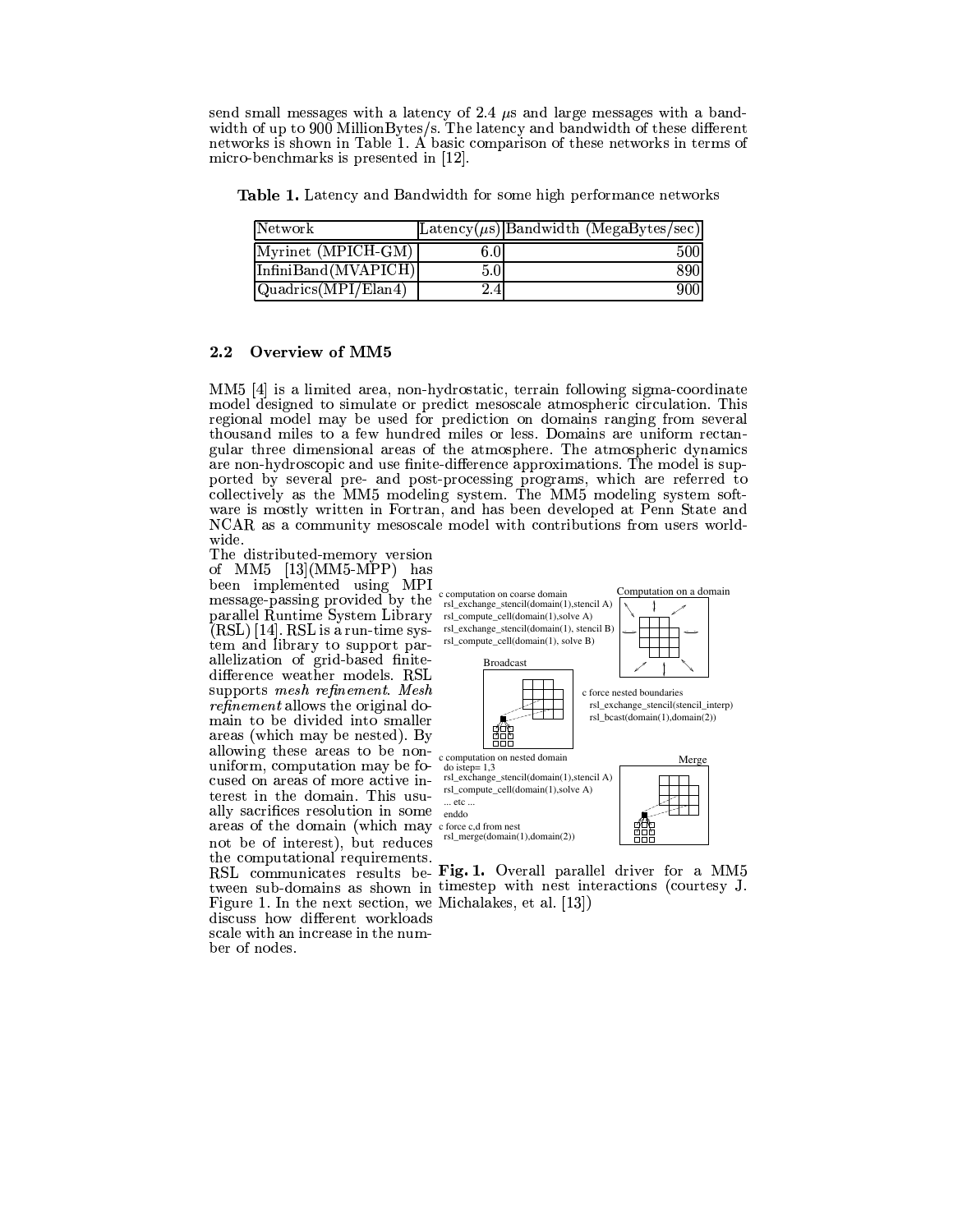### Communication 3 Characteristics of Parallel MM5 (MM5-MPP)

In this section, we take a look at the communication patterns in the parallel version of MM5 (MM5-MPP) when using MPI over InfiniBand (MVAPICH). This was done to help us understand what parameters of a network would help us achieve better performance from this application. For example, if the application sends a lot of small messages, low network latency might help. If it sends large messages, it might be bandwidth sensitive. In addition, we would like to understand whether the application employs special operations like collectives. If it does, we would like to examine how efficient implementation of some collectives by certain networks might impact the performance of MM5-MPP. In-order to do this, we first evaluated how increasing the number of processors or system size, impacted the performance of the application. Also with increasing system size, we looked at how the distribution of MPI calls in the application changed. Finally, we also looked at how the message sizes to different MPI calls changed with increase in system size.

To evaluate these characteristics of MM5-MPP, we chose two different workloads and ran them on a 64-node, dual 2.4 GHz processor cluster with Mellanox MT23108 InfiniBand adapters and a MVAPICH 0.9.4 installation (cluster A). The first workload is the MM5 benchmark data set [15], which specifies a 3 hour run, TIMAX = 180, with an 81 second time-step  $(T3A)$ . The second is the large-domain run (LDOM) which may be obtained from [16]. MM5-MPP allows the user to divide the workload among the different processors, so as to reduce the memory usage. This is achieved by specifying two parameters; namely number of processors in the North-South directions (PROCNS) and processors in the East-West directions (PROCEW) [13]. PROCNS and PROCEW were set so that PROCNS  $>=$  PROCEW and PROCNS x PROCEW = number of processors.

In Section 3.1, we look at the impact of increasing the number of processors on execution time. In Section 3.2, we look at the breakdown of time between application computation and communication layers. Following that in Section 3.3, the breakdown of time spent in the various calls in the MPI stack is presented. Finally in Sections 3.4 and 3.5, the distribution of MPI calls and message sizes with increasing system size is discussed.

### 3.1 Effect of system size

In this section, we observe the effect of an increasing number of processors on parallel execution time. The workloads T3A and LDOM were run on cluster A. Since each node has a dual processor, the total number of processors in the system is 128. This allows us to study the impact of system size up to 128 processors. The effect of increasing system size on execution time for T3A and LDOM is shown in Figure 2. It can be observed that with increasing system size for T3A, the execution time decreases up to 128 processors. For T3A, there is an approximate decrease in execution time of up to 37% when doubling the number of processors. Figure 2 also shows the scaling efficiency of the two workloads. It can be seen that for the workload T3A, the scaling efficiency starts at above  $90\%$  and then gradually decreases to a little over 65%.

For LDOM, there is a maximum decrease in execution time of 32% when doubling the number of processors. The scaling efficiency gradually decreases from  $74\%$  to approximately  $49\%$ , as shown in Figure 2. For LDOM, the benefits of an increasing system size plateaus after 64 processors. This can be attributed to the smaller problem size of LDOM compared to T3A. This leads to an increased load imbalance, which manifests itself as increased wait time. This effect is discussed in further detail in Section 3.2.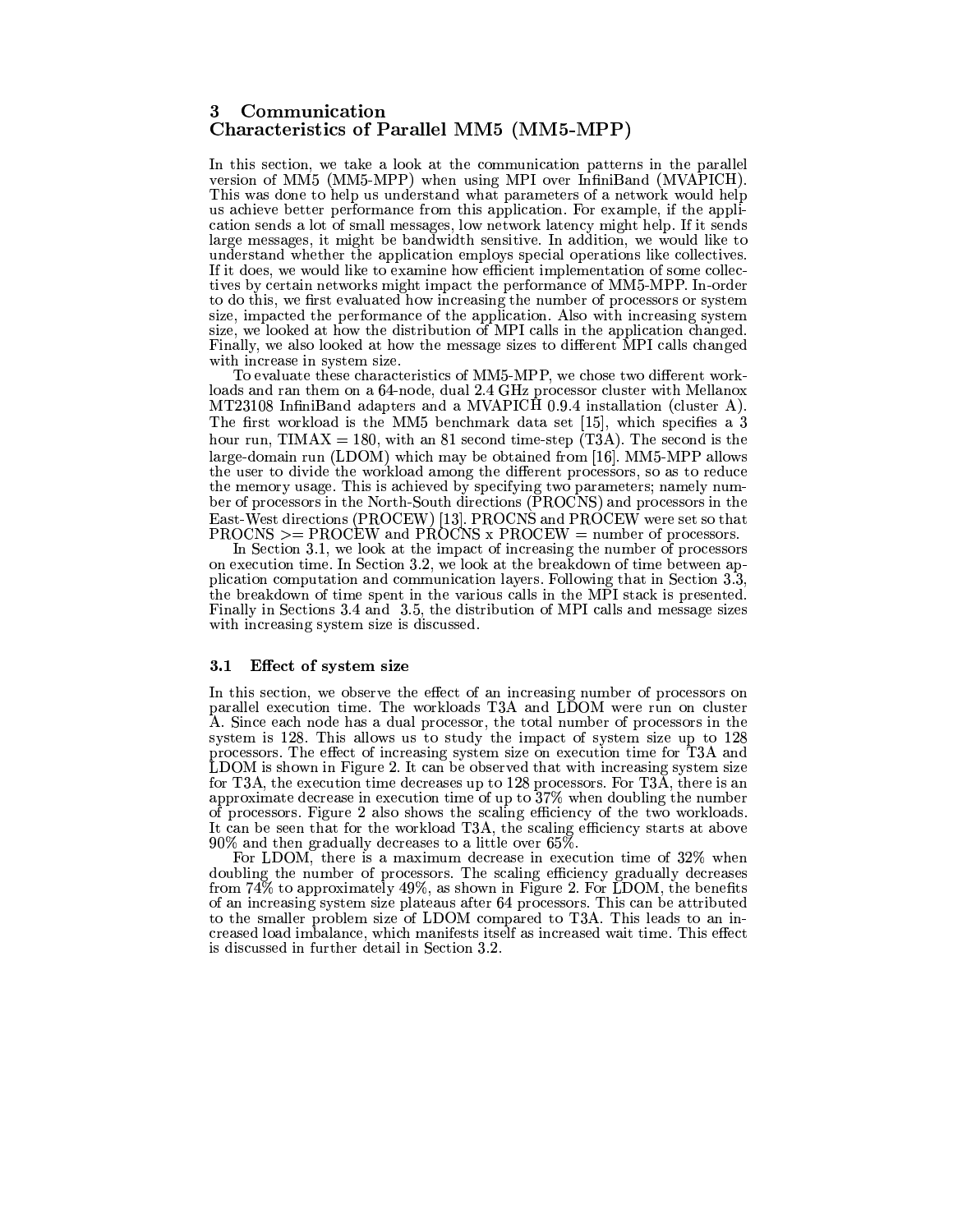

Fig. 2. MM5-MPP execution time with increasing system size of two different workloads (left) and scaling efficiency (right)

#### Overall application timing breakdown  $3.2$

We will now discuss the average per-process breakdown of execution time of the workloads LDOM and T3A. For improved scalability, it is better to spend the maximum amount of time in application level computation and as little time as possible in the communication libraries or in MPI calls. How much time is spent in the communication libraries is partly dependent on the design of the application as well as the communication library. If the application uses nonblocking MPI calls, this time can be minimized. Blocking calls on the other hand increase the amount of time spent in the communication libraries. The time spent in the communication library also depends partly on the nature of the progress function employed by the MPI stack.

The breakdown of timing was obtained using the lightweight profiling tool mpiP  $[17]$ . We find that for LDOM, the percentage of time spent in communication (time spent in MPI layers) increases from slightly less than 5% at two processors, to approximately 37% at 128 processors. For T3A, the percentage of communication increases from approximately 2% at two processors to 27% at 128 processors. This difference can be mainly attributed to the difference in sizes of the two workloads. LDOM is a smaller workload as compared to T3A. As a result, the computation datum assigned to each processor is smaller. This effect manifests itself as increased process skew. Overall, a large amount of time is spent in MPI layers particularly blocking MPI Receive calls. This issue will be discussed in more detail in Section 3.3.

#### $3.3$ MPI timing breakdown

In this section, we discuss the average per-processor distribution of time spent in different MPI calls for LDOM and T3A. Understanding the distribution of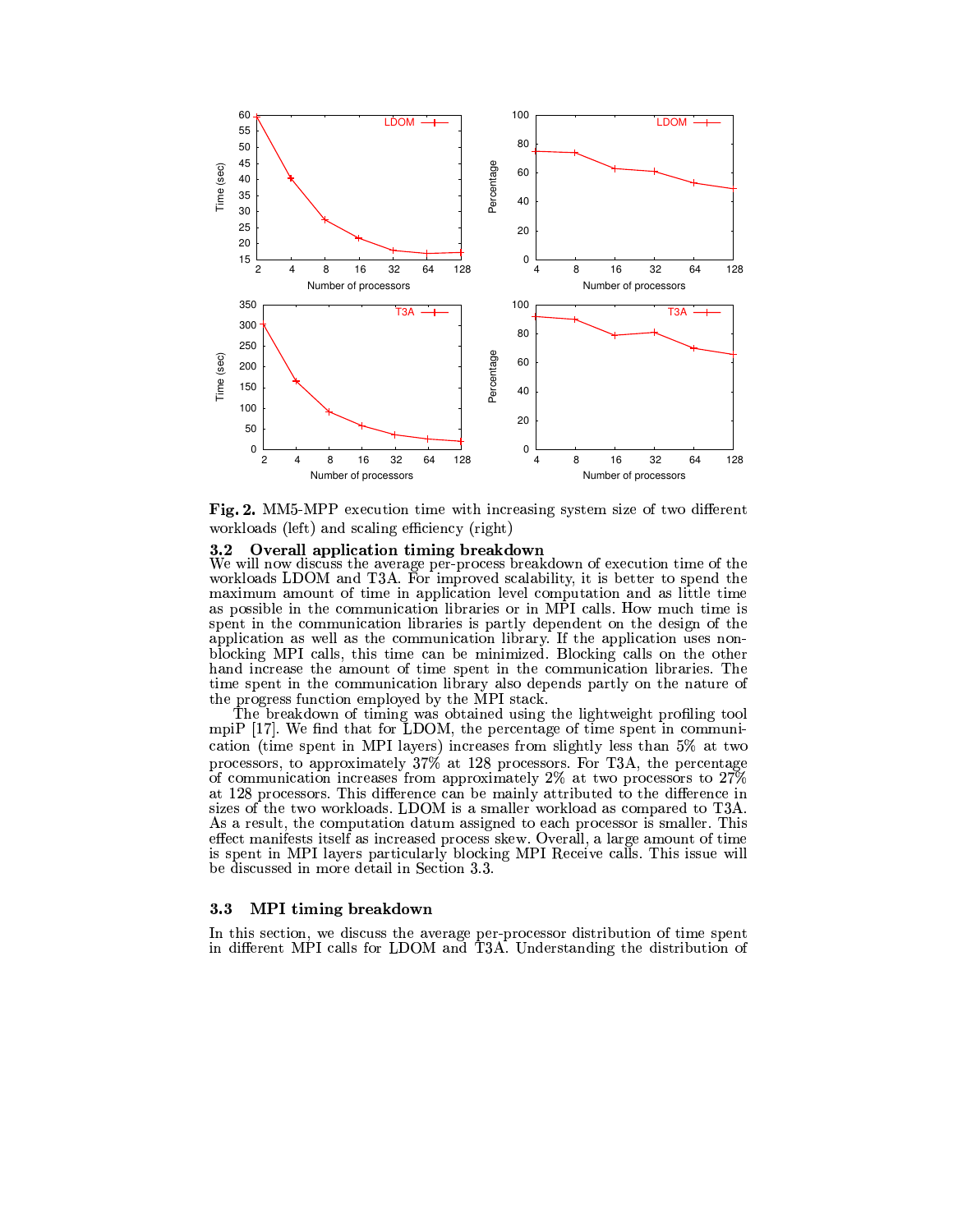time spent in different calls, gives us insight into which network might potentially enhance the performance of MM5-MPP. This is specially true in the case of efficient implementation of collective operations in some of the stacks such as MVAPICH [10]. The percentage of MPI time spent in different calls is shown in Figure 3. MM5-MPP largely uses the calls for blocking receive, blocking send, non-blocking receive, message wait, message broadcast and gather corresponding to MPI Recv, MPI Send, MPI IRecv, MPI Wait, MPI Beast and MPI Gather<br>respectively. Since the time spent in MPI IRecv is not significant, it is not shown in the figure. For both datasets, the percentage of time spent in MPI\_Bcast increases with increasing system size. For LDOM, time spent in MPI Bcast increases from approximately 4% of total MPI time for a two processor run to approximately 30% at 128 processors. For T3A, MPI\_Bcast time increases from  $2\%$  at two processors to about  $20\%$  at 128 processors. In Section 4.3, the impact of hardware broadcast on MM5 performance is evaluated.

A large percentage of time is spent in MPI Recv for both LDOM and T3A and increases with increasing system size. At 128 processors for LDOM and T3A, the time spent is about  $30\%$  and  $44\%$  of communication time respectively. For both cases, time spent in MPI\_Wait decreases with increase in system size. This decrease is more rapid in the case of T3A. Time spent in MPI Recv and MPI\_Wait can be correlated to the amount of application wait time. This is approximately 26% for LDOM and  $21\%$  for T3A. This would suggest that MM5-MPP would benefit from dynamic load balancing, currently not implemented in this version of MM5-MPP.



Fig. 3. Breakdown of time spent in different MPI functions for two different workloads

### 3.4 MPI call count distribution

In this section, we look at the average per-processor distribution of MPI calls in MM5-MPP. The distribution of MPI calls for LDOM and T3A with increasing system size is shown in Figure 4. As discussed in section 3.3, implementation of MM5-MPP makes calls to the MPI functions for blocking sends, blocking receives, non-blocking receives, broadcast and gather. These calls are MPLSend, MPI\_Recv, MPI\_IRecv, MPI\_Bcast and MPI\_Gather respectively. Since the proportion of calls to MPI\_IRecv is not significant, these calls are not shown in the graphs. For both workloads, the number of calls increases with increasing system size. For LDOM, MPLSend has the highest count, while for T3A MPLB cast is the highest. For both cases, the number of calls to MPI\_Send and MPI\_Bcast increases ten-fold, when the system size is increased from two processors to 128 processors.

From this we observe that MM5-MPP largely uses blocking MPI calls. MM5-MPP might benefit from a design which uses more non-blocking calls. This might be possible through the modification of the rsl\_exch\_stencil and rsl\_merge\_stencil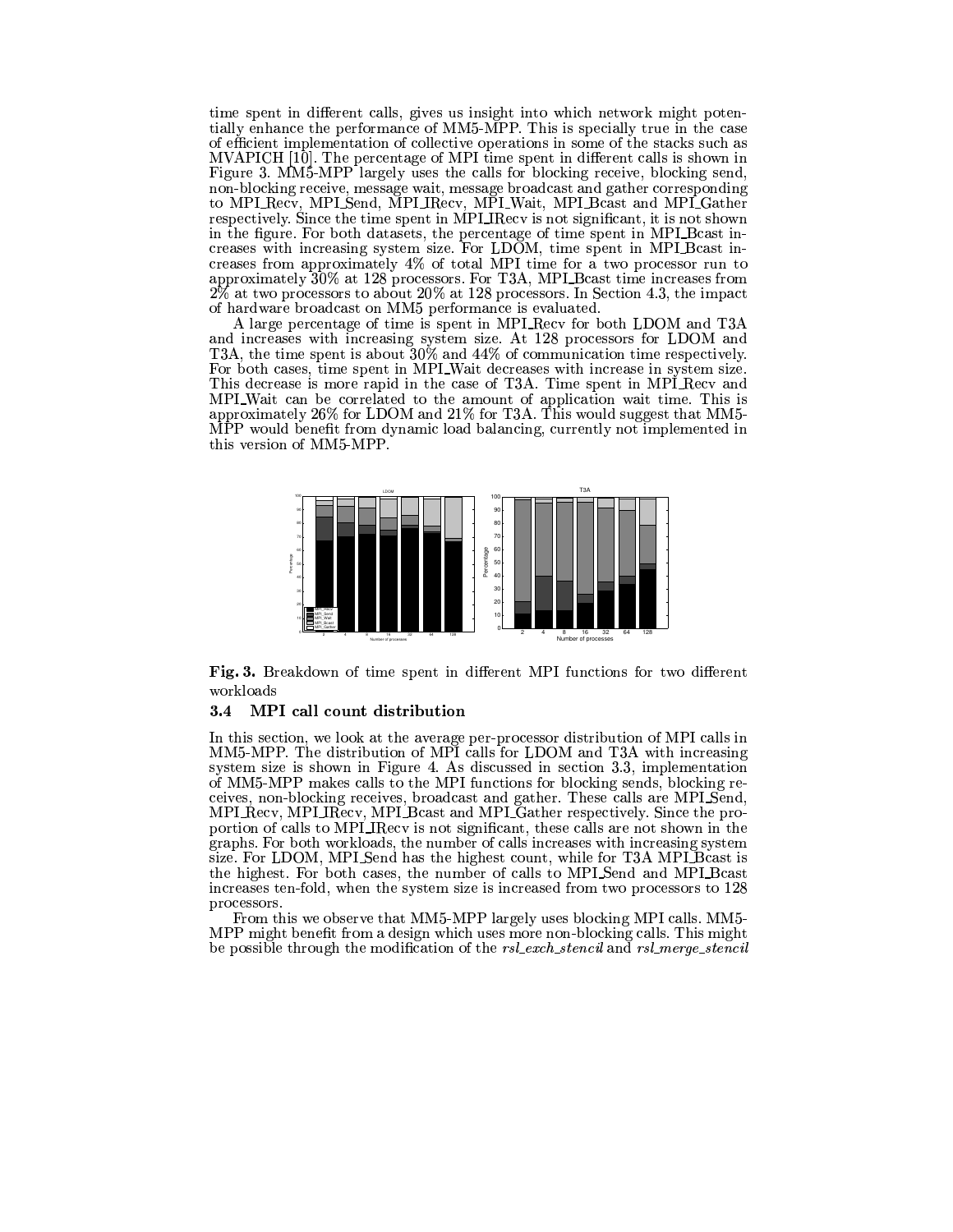calls in Figure 1 to use non-blocking calls. In this case, it might issue a nonblocking receive, to receive data from its adjacent neighbors. It might then continue computation on different sub-domains (assuming there is sufficient data available). Between computations, it might check if there is any additional data from its adjacent neighbors. If there is data available, it might use that to complete some computations rather than blocking. This would help us with overlap of computation and communication. This might also help reduce some of the application wait time discussed in section 3.3. We plan on investigating this in our future work.



Fig. 4. Frequency of different MPI calls for the two different workloads



Fig. 5. Sizes of messages sent through different MPI calls in two different workloads

#### $3.5$ Message size distribution

As discussed in Section 3.4, MM5-MPP largely makes blocking MPI calls. In this section, we look at the average sizes of messages sent from these blocking calls namely MPL\_Send, MPL\_Recv, MPL\_Bcast, and MPL\_Gather. These results are shown in Figure 5. For both workloads LDOM and T3A, the size of the message passed to MPI Send starts at between 129 KiloBytes and 300 KiloBytes at two processors and gradually decreases to about 40 KiloBytes at 128 processors. On the other hand, the size of messages passed to MPLBcast increases from about 50 bytes at two processors to approximately 300 bytes at 128 processors. It is possible that MM5 might benefit from InfiniBand hardware based multicast support integrated into MVAPICH. The impact of increase in unidirectional bandwidth on MM5-MPP performance is examined in section 4.1, while the impact of hardware multicast on MM5-MPP is examined in section  $\overline{4.3}$ . We will now examine the impact of different network parameters on the performance of MM5-MPP.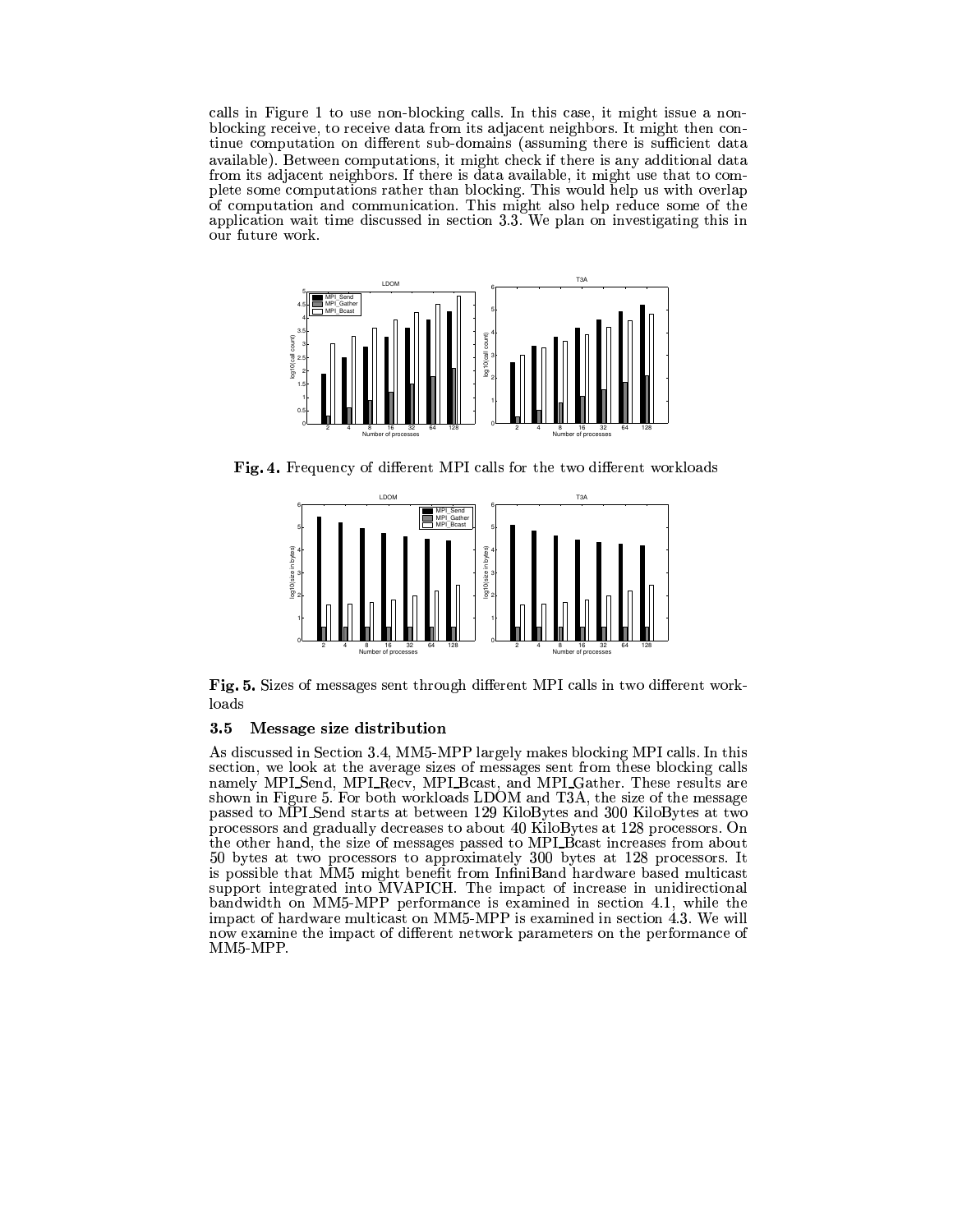### **Impact of Network Technology** 4

In this section, we look at how different network parameters affect the execution time of MM5-MPP. In particular, the impact of latency, bandwidth and hardware broadcast is examined. Experiments are conducted using the workloads LDOM and T3A described in Section 3. These workloads were run on cluster B (8node, dual 3.0 GHz processor cluster with Myrinet E-cards, Quadrics Elan-4 and Mellanox MT23108 InfiniBand adapters). All experiments were run with 16 processes on eight nodes. In Section 4.1, the effect of network bandwidth on applications is examined. Following that, we look at the impact of network latency on MM5-MPP performance in 4.2.

| Notation  | Explanation                                                         |
|-----------|---------------------------------------------------------------------|
|           | MPICHGM-1P MPICHGM 1.2.614a using E-cards,                          |
|           | with a single port activated (GM 2.0.21)                            |
|           | MPICHGM-2P MPICHGM 1.2.614a using E-cards,                          |
|           | with both ports activated (GM 2.1.21)                               |
|           | MVAPICH-1N MVAPICH 0.9.5 with a single NIC per node                 |
|           | MVAPICH-HB MVAPICH 0.9.5 with InfiniBand hardware broadcast enabled |
|           | MVAPICH-SB MVAPICH 0.9.5 without InfiniBand hardware broadcast      |
| MPI/Elan4 | Quadrics MPI                                                        |

**Table 2.** Explanation of notation used in this section.

# 4.1 Effect of Network Bandwidth

In this section, we examine the impact of bandwidth on the performance of MM5-MPP. This impact was measured using both different networking technologies, as well as multi-port support offered by different technologies. Myrinet E-cards [11] has two ports, each capable of up to 250 MegaBytes/sec for a total of up to 500 MegaBytes/sec. It is possible to activate either one or both ports on these cards. We use notation as explained in Table 4. For large messages, MVAPICH-1N delivers up to 900 MegaBytes/sec. MPI/ELAN4 delivers up to 900 MegaBytes/sec [9]. The two workloads were run on cluster B, described in Section 4. The execution time across different networks for LDOM and T3A at 16 processes on 8 nodes is shown in Figure 6. For LDOM, execution time is reduced by approximately 34% when MPICHGM-2P is replaced by MVAPICH-1N. The reduction in execution time may be attributed mainly to to the reduction in time spent in MPI Bcast  $(24.2\%)$ , followed by the reduction in MPI Recv  $(5\%)$ , along with small reductions in MPI\_Wait, MPI\_Gather and MPI\_Send making up the remaining 5%. Note that hardware broadcast was not enabled for MVAPICH-1N. For T3A, on replacing MPICHGM-2P with MVAPICH-1N, there is a reduction<br>in execution time of up to 12%. Most of this reduction comes from reduced time spent in MPI\_Bcast.

### $4.2$ **Effect of Network Latency**

We will now examine the effect of network latency on the performance of MM5-MPP. For the different network MPI stacks, we use notation similar to that in Table 4. On cluster B, the latency of a 0-byte message for MPI/Elan4 is approximately 2µs while for MVAPICH-1N it is  $5\mu s$ . The bandwidth for large messages of these two networks is comparable as shown in Table 1. The execution time of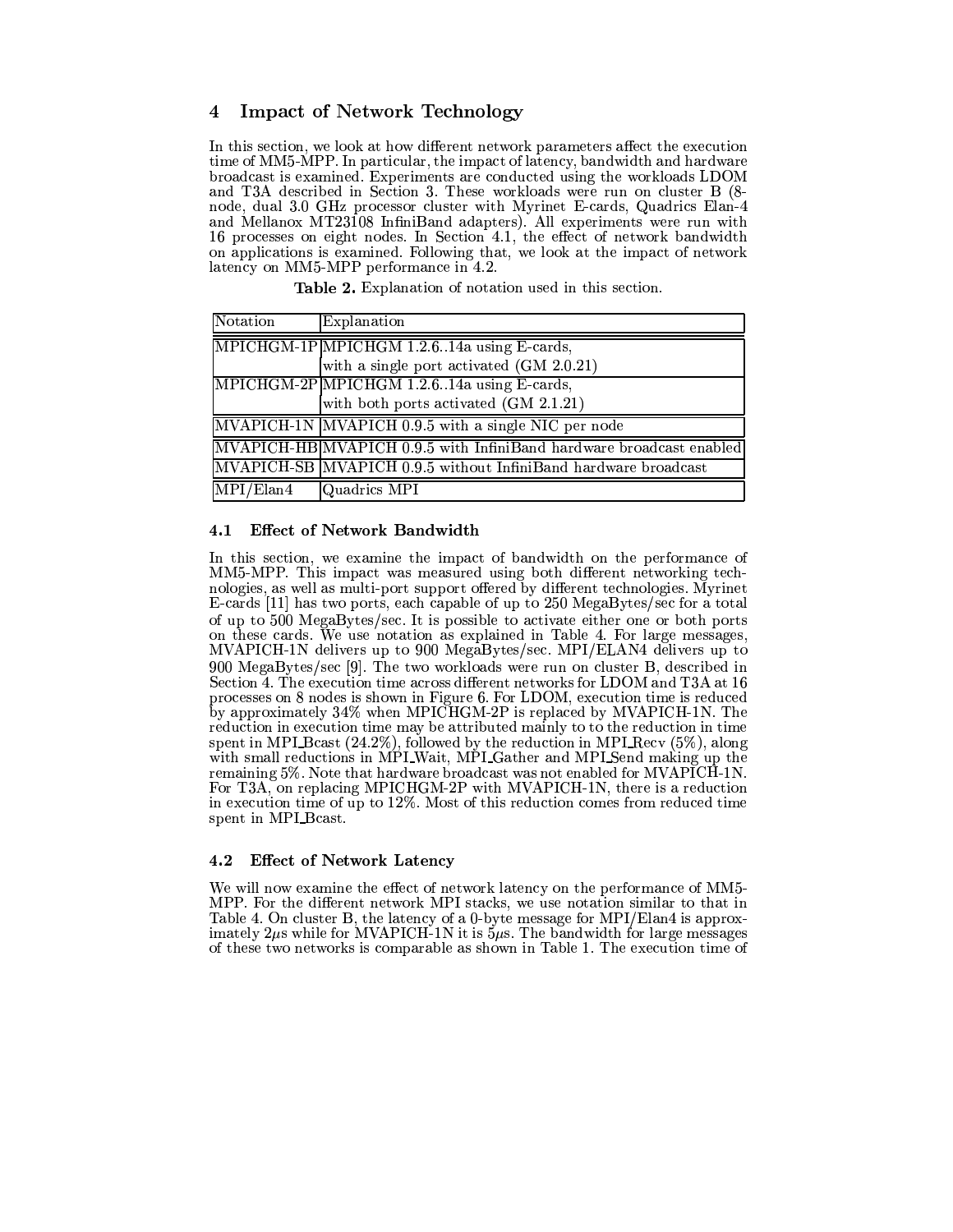

Fig. 6. MM5-MPP execution time with different networks

the two workloads LDOM and T3A at 16 processors, on eight nodes is shown in Figure 6. At 16 processors, for LDOM MVAPICH-1N performs better than<br>MPI/Elan4 by approximately 20%. Most of this difference may be attributed to<br>time spent in MPI-Recv and MPI-Wait. For T3A, there is very little differ in performance between MVAPICH-1N and MPI/Elan4.

### 4.3 **Effect of Hardware Broadcast**

In this section, we evaluate the impact of hardware based broadcast in InfiniBand on the performance of MM5-MPP. As discussed in section 3.3, and shown in Figure 3, a significant amount of time spent in the blocking call MPI-Beast. At 16 processors for LDOM, approximately 10% of time is spent in MPI Bcast. For T3A at 16 processors, approximately 5% of time is spent in MPI Bcast. Also as discussed in Section 3.5, at 16 processors, the message size passed to MPI\_Bcast<br>by both T3A and LDOM is approximately 100 bytes. At this size, hardware based broadcast does better by up to 50% in terms of latency than the current software based point-to-point algorithm [10]. It seems likely that MM5-MPP could potentially benefit from InfiniBand hardware broadcast.

The workloads LDOM and T3A were evaluated with and without hardware broadcast referred to as MVAPICH-SB and MVAPICH-HB respectively on cluster B, as explained in Section 4. All runs were taken up to 16 processes on eight nodes. For LDOM there is a reduction in execution time of approximately  $2.14\%$ . For T3A, the reduction in execution time is approximately  $5.1\%$ .

### 5 **Related Work**

The parallel implementation of MM5, MM5-MPP, was described in [13]. Only basic scalability in terms of execution time is discussed here. The performance using different commodity cluster interconnects is not discussed in this paper. Also the impact of efficient collective operations in modern interconnects on application performance is not discussed. The evaluation of the MM5 benchmark T3A on various architectures is carried out in [15]. Only the basic scalability in terms of execution time with increasing number of processors is discussed here. The impact of various network features like multicast is not evaluated here. The performance and scalability of various networks is evaluated using micro-benchmarks and NAS parallel benchmarks in [18]. This study focuses<br>on comparing Myrinet, Quadrics and InfiniBand. The relative performance of Myrinet, InfiniBand and Quadrics in terms of micro-benchmarks is evaluated in [12]. There is no application-level evaluation here.